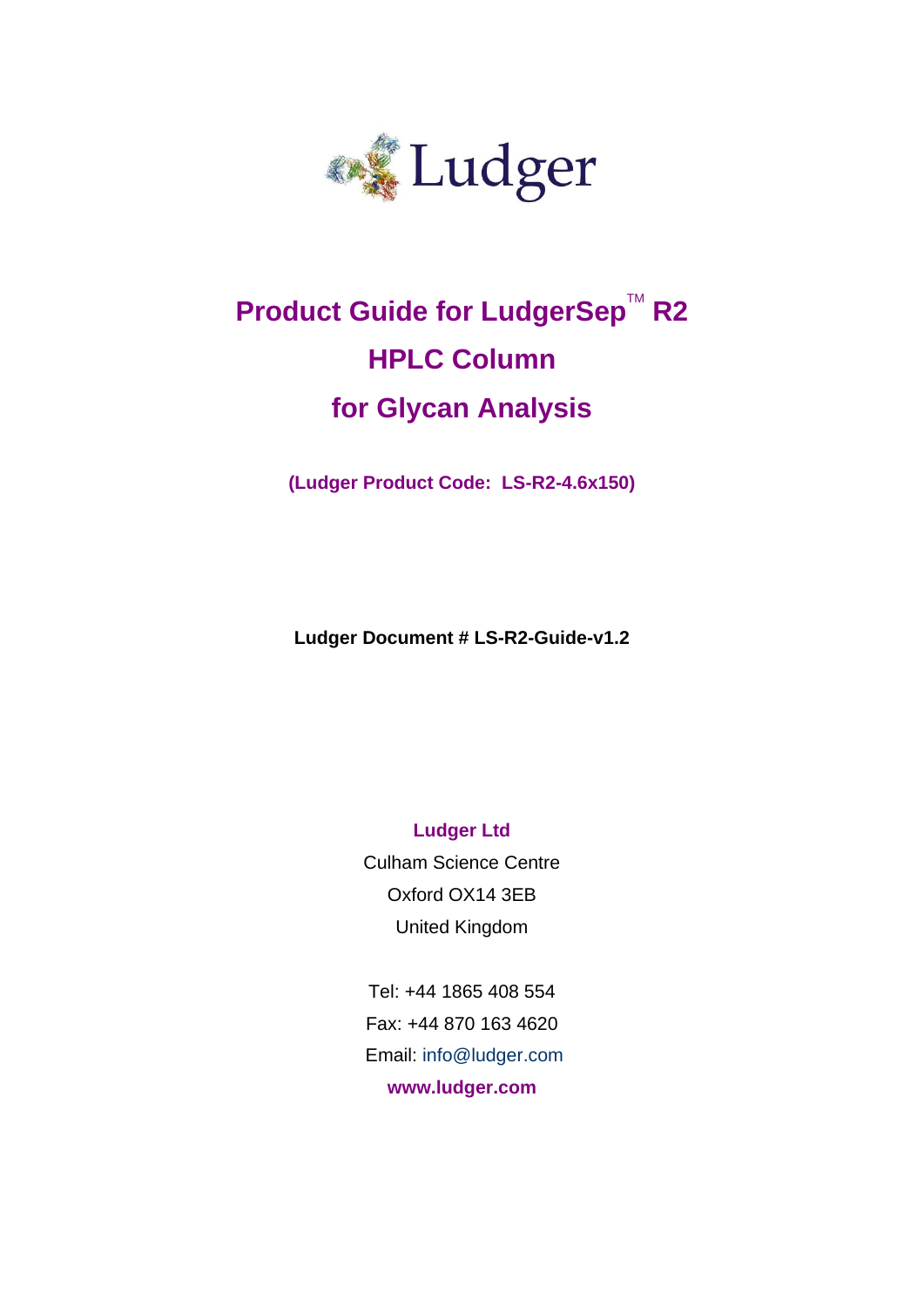

## <span id="page-1-0"></span>**Contents**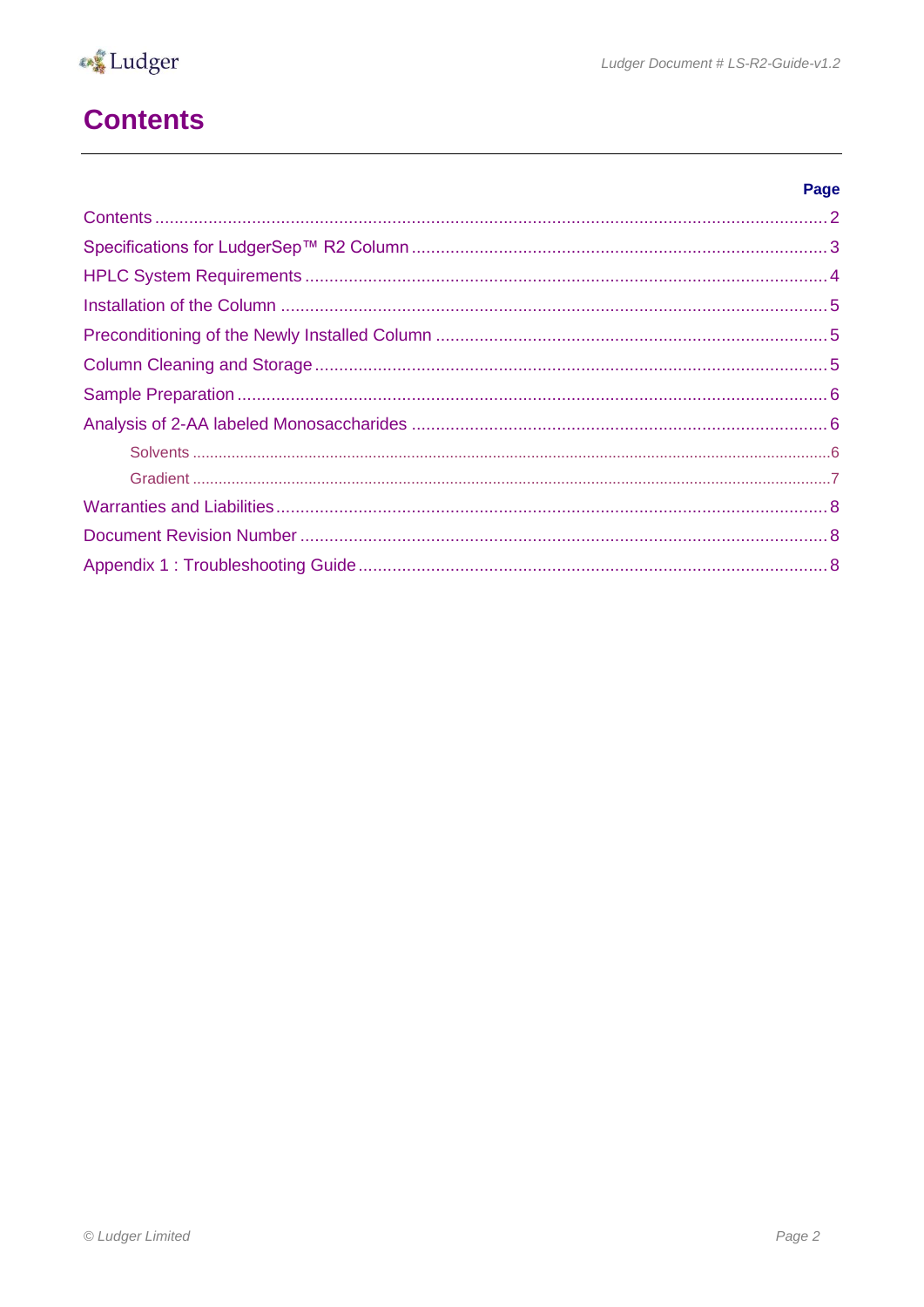

#### **A**Ludger

# <span id="page-2-0"></span>**Specifications for LudgerSep™ R2 Column**

| <b>Applications</b>      | Analysis of monosaccharides labeled with 2-aminobenzoic acid (2-AA).                                                                                                                                                                                                                                                                                                                                                                                              |                                          |                                 |  |  |
|--------------------------|-------------------------------------------------------------------------------------------------------------------------------------------------------------------------------------------------------------------------------------------------------------------------------------------------------------------------------------------------------------------------------------------------------------------------------------------------------------------|------------------------------------------|---------------------------------|--|--|
| <b>Description</b>       | The LudgerSep™ R2 HPLC column contains particles with an octadecylsilane coating<br>optimized for hydrophobic chromatography.                                                                                                                                                                                                                                                                                                                                     |                                          |                                 |  |  |
| <b>Particles</b>         | 3 µm silica derivatized with octadecylsiliane coating. 175 Angstrom pore size.                                                                                                                                                                                                                                                                                                                                                                                    |                                          |                                 |  |  |
| <b>Column Size</b>       | Cat #<br>LS-R2-4.6x150                                                                                                                                                                                                                                                                                                                                                                                                                                            | <b>Diameter x Length</b><br>4.6 x 150 mm | <b>Column Volume</b><br>2.49 ml |  |  |
| <b>Column Tube</b>       | Stainless steel                                                                                                                                                                                                                                                                                                                                                                                                                                                   |                                          |                                 |  |  |
| <b>Flow Rates</b>        | Typical flow rates = $0.3 - 2.0$ ml/min.                                                                                                                                                                                                                                                                                                                                                                                                                          |                                          |                                 |  |  |
| <b>Pressure</b>          | Pressure should not exceed 2000psi.                                                                                                                                                                                                                                                                                                                                                                                                                               |                                          |                                 |  |  |
| pH Range                 | $2 - 8$                                                                                                                                                                                                                                                                                                                                                                                                                                                           |                                          |                                 |  |  |
| <b>Temperature</b>       | Typical operating temperature = $30\text{ °C}$ , but increasing the temperature may improve<br>resolution for some samples.<br>Maximum temperature range = $15 - 50$ °C.                                                                                                                                                                                                                                                                                          |                                          |                                 |  |  |
| <b>Solvents</b>          | Solvent A: 0.2% butylamine/ 0.5% phosphoric acid/ 1% tetrahydrofuran in purified<br>water.<br>Solvent B: Acetonitrile<br>Avoid strong oxidants and anionic detergents.                                                                                                                                                                                                                                                                                            |                                          |                                 |  |  |
| <b>Column Protection</b> | Filter all solvents to 0.2 µm and degas using either helium sparging or vacuum<br>degassing.<br>Filter all samples using a $0.2 \mu m$ filter membrane before loading onto the column.<br>Install a good quality in-line filter between the sample injector and the column.<br>Please call us for advice on the most suitable sample and in-line filters to use.<br>Long term storage of the column should be in solvent containing at least 30%<br>acetonitrile. |                                          |                                 |  |  |
| <b>Suitable Samples</b>  | Monosaccharides labeled with 2-aminobenzoic acid (2-AA)                                                                                                                                                                                                                                                                                                                                                                                                           |                                          |                                 |  |  |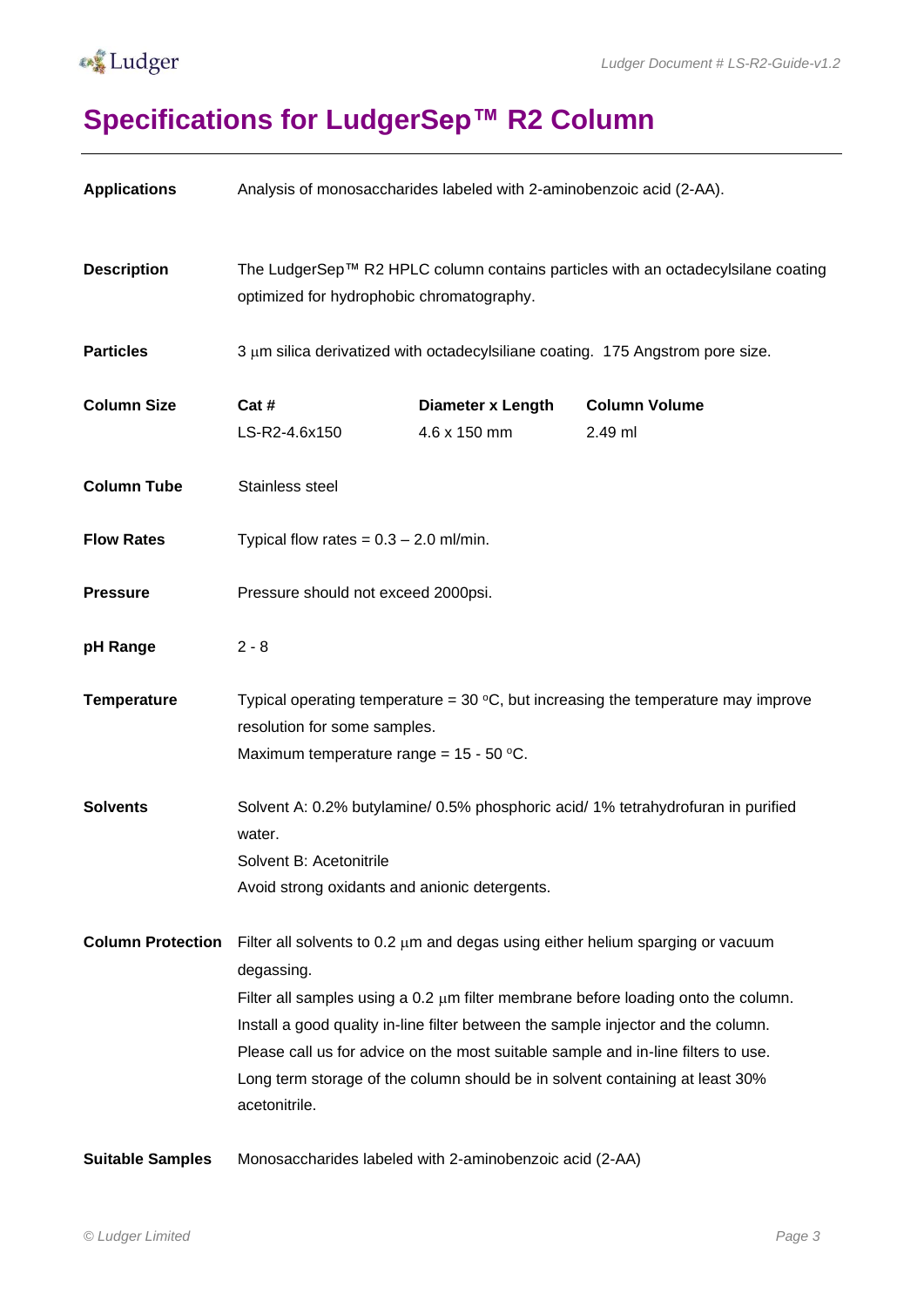

| <b>Sample</b>           | Filter samples to 0.2 $\mu$ m and avoid exposure to light.                                                                                                                                                                                                                                                             |
|-------------------------|------------------------------------------------------------------------------------------------------------------------------------------------------------------------------------------------------------------------------------------------------------------------------------------------------------------------|
| <b>Preparation</b>      | Dissolve samples in Solvent A.                                                                                                                                                                                                                                                                                         |
| <b>Sample Detection</b> | Fluorescence, Excitation: 360 nm, Emission: 425 nm,                                                                                                                                                                                                                                                                    |
| Handling:               | Ensure that any glass, plasticware or solvents used are free of glycosidases and<br>environmental carbohydrates. Use powder-free gloves for all sample handling<br>procedures and avoid contamination with environmental carbohydrate.                                                                                 |
| Safety:                 | Please read the Material Safety Data Sheets (MSDS's) for all chemicals used.<br>All processes involving labelling reagents should be performed using appropriate<br>personal safety protection - eyeglasses, chemically resistant gloves (e.g. nitrile), etc. -<br>and where appropriate in a laboratory fume cupboard |

For research use only. Not for human or drug use

### <span id="page-3-0"></span>**HPLC System Requirements**

The LudgerSep™ R2 column can be used with any HPLC pumping system capable of delivering accurate gradients at a flow rate of 0.3 to 2.0 ml/min. In general, systems that mix eluants at high pressure (after the pump head) have lower dead volumes and supply more accurate gradients that are appropriate at the flow rate needed for LudgerSep columns. Low dead volume injectors should be used (Rheodyne 7125 / 9125 or similar are recommended). The loop size to be used depends on the separation mode and amount of sample. For analytical runs it is desirable to minimise the sample volume and, typically, a 10  $\mu$ l loop is used with sample injection volumes of 1 to 5  $\mu$ l (partial fill) or > 10  $\mu$ l (complete fill). For charge mode separations, generally, anionic glycans that are retained by the column (and are therefore effectively concentrated on the column) are reasonably tolerant of larger injection volumes whereas non-anionic glycans are not retained by the column matrix and will elute in a volume proportional to the injection volume.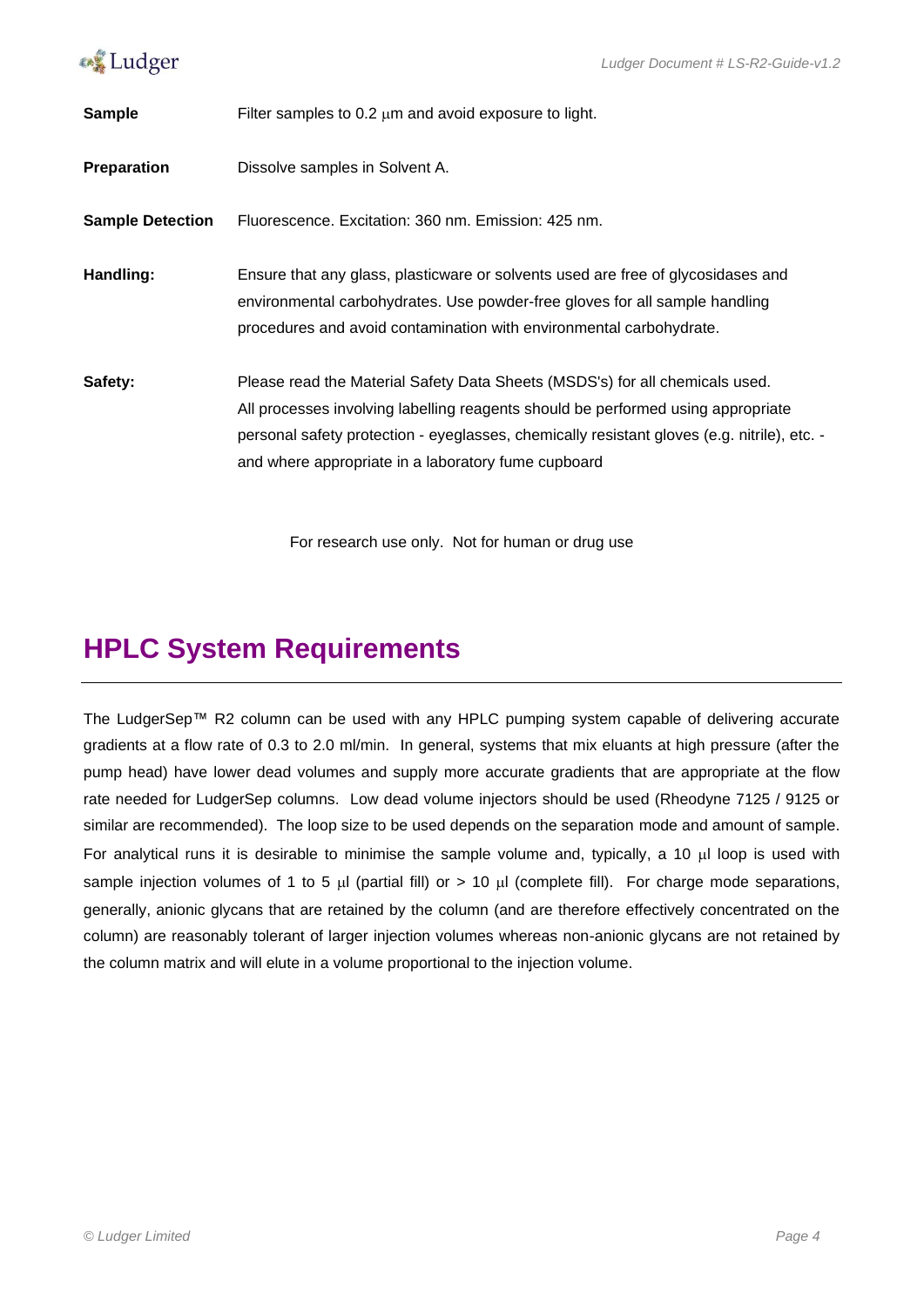#### <span id="page-4-0"></span>**Installation of the Column**

During column installation we recommend that :

- You should connect the LudgerSep™ R2 column to your HPLC system using standard 1/16" OD tubing and Valco compatible fittings in either stainless steel or PEEK (polyetheretherketone). Handtight PEEK fittings and tubing (0.17 mm / 0.007" ID) are recommended for ease of connection and to minimise damage to the column threads. Flow direction is indicated by an arrow on the column label.
- Keep the lengths of tubing between the injector to column and column to detector as short as possible to minimise dispersion effects.
- Install an in-line filter with minimal dead volume either immediately before the injector or between the injector and the head of the LudgerSep R2 column to prevent damage to the column by particles.
- Before analysing any samples, the newly installed column should be conditioned using the protocol described below.

#### <span id="page-4-1"></span>**Preconditioning of the Newly Installed Column**

The following preconditioning step is recommended prior to use of the column :

For 2-AA monosaccharide analysis flush the column at a flow rate of 0.8 mL/min with BPT solvent for 10 minutes. Increase the acetonitrile concentration to 50% over 5 minutes and hold at a 0.8 mL/min flow rate for 20 minutes. Return the solvent to 100% solvent A, over 5 minutes, and keep at this flow rate for 20 minutes before first using the column for sample analysis.

#### <span id="page-4-2"></span>**Column Cleaning and Storage**

After heavy use, your LudgerSep™ R2 column may become contaminated with strongly adsorbed sample constituents that will lead to a loss in column performance.

A high acetonitrile solvent will aid removal of hydrophobic compounds. Long (overnight), low flow rate washes at 0.2 ml/min are better than fast (1-2 hour) high flow rate (1ml/min) washes, for efficient contaminant removal.

The LudgerSep**™** R2 column should be stored in a low aqueous solvent. We recommend acetonitrile (minimum 30%) but other solvents such as isopropanol can also be used.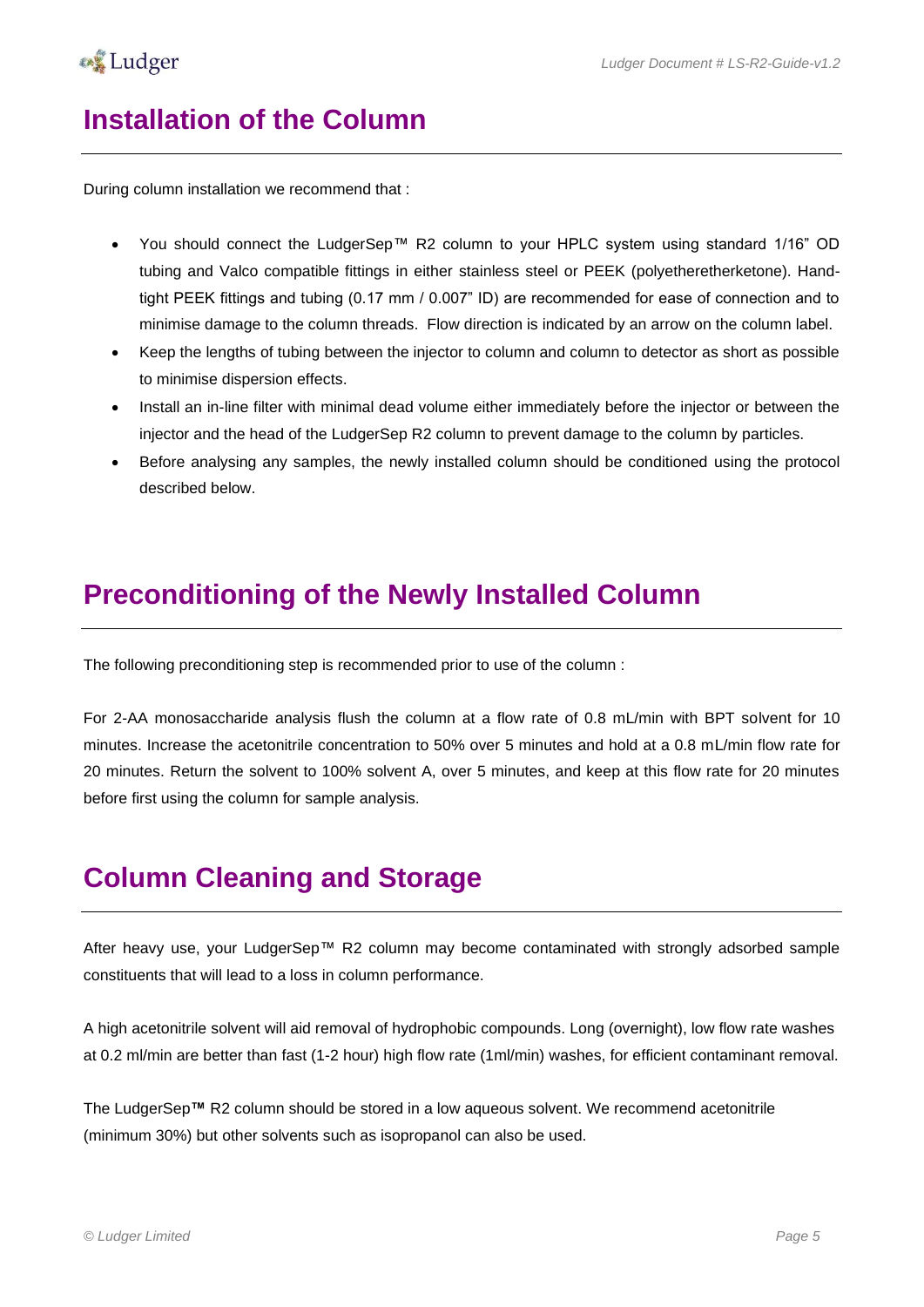

## <span id="page-5-0"></span>**Sample Preparation**

Samples for injection onto the LudgerSep™R2 column should be free of particulates. Particulates can be removed from samples using microcentrifuge filters with  $0.2 \mu m$  pore size membranes.

#### <span id="page-5-1"></span>**Analysis of 2-AA labeled Monosaccharides**

For release of monosaccharides from glycoproteins and labeling with 2-aminobenzoic acid (2-AA), please follow the guide provided with the LudgerTag™ Monosaccharide release and Labeling Kit, (Cat. No. LT-MONO-96).

The LudgerSep™R2 column gives very good separation of the seven main monosaccharides found in most N-link and O-link glycans. Samples are diluted into the butylamine/ortho-phosphoric acid/tetrahydrofuran (BPT) HPLC running solvent.

#### <span id="page-5-2"></span>**Solvents**

The glycan analysis gradients are based on the following solvents:

**Solvent A :** purified water based solvent containing 0.2 % butylamine (2 mL per litre), 0.5 % phosphoric acid 5 mL per litre), 1 % tetrahydrofuran (10 mL per litre) (henceforth called BPT solvent).

**Solvent B :** 50 % acetonitrile : 50 % solvent A

We have also tested acetonitrile-free solvent systems. This requires a slightly different gradient. Please enquire for further details.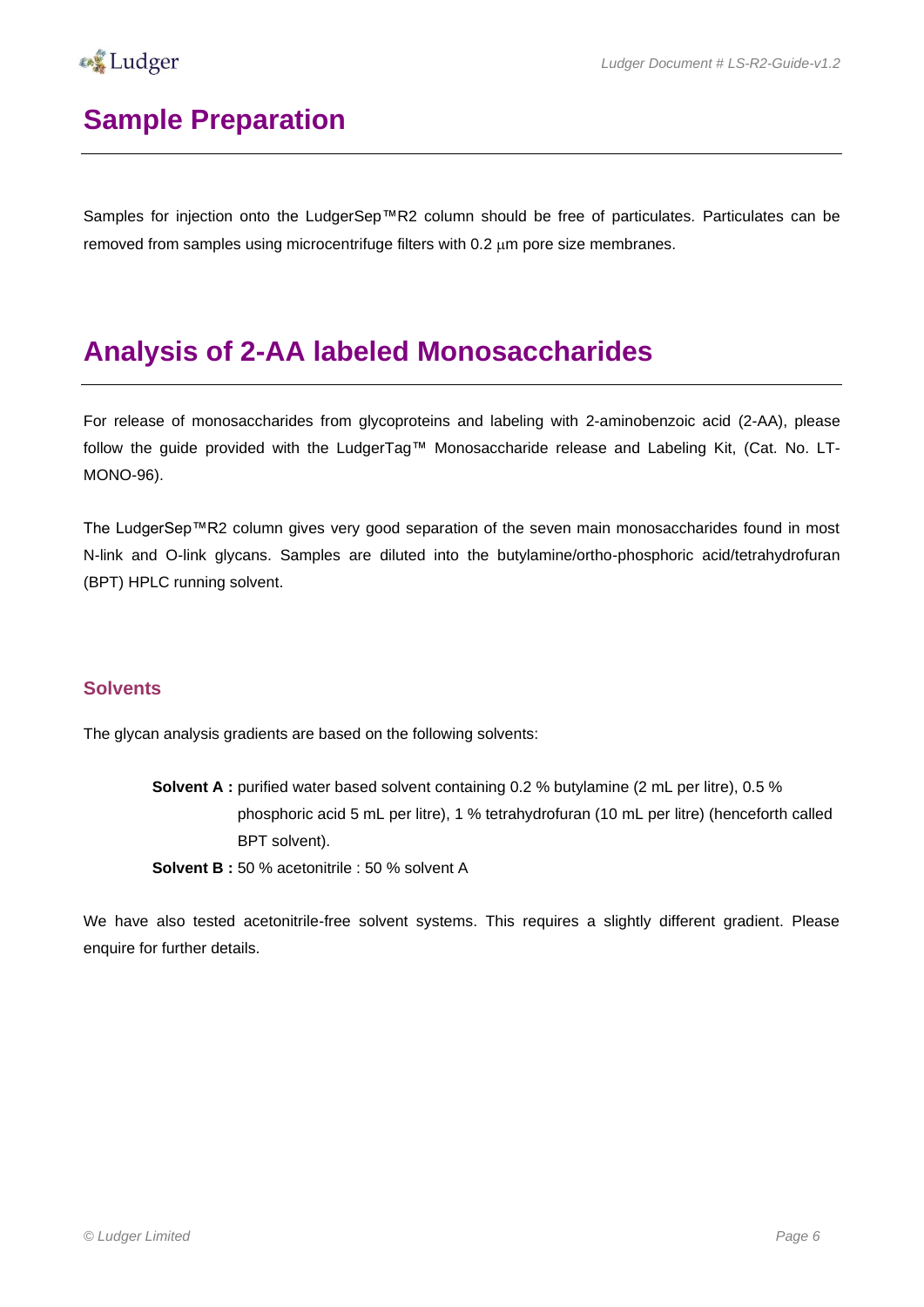

#### <span id="page-6-0"></span>**Gradient**

Column temperature: 30°C

Fluorescence detector settings : Excitation wavelength: 360 nm, Emission wavelength: 425 nm

| Time  | %B  | <b>Flow Rate</b> |
|-------|-----|------------------|
| (min) |     | (ml/min)         |
|       |     |                  |
| 0.00  | 7   | 0.8              |
| 7.00  | 7   | 0.8              |
| 25    | 17  | 0.8              |
| 26    | 100 | 0.8              |
| 36    | 100 | 0.8              |
| 37    | 7   | 0.8              |
| 45    | 7   | 0.8              |
|       |     |                  |



*Figure 1: 2-AA fluorescence chromatogram of monosaccharides glucosamine (GlcN), galactosamine (GalN), galactose (Gal), mannose (Man), glucose (Glc), xylose (Xyl) and fucose (Fuc).*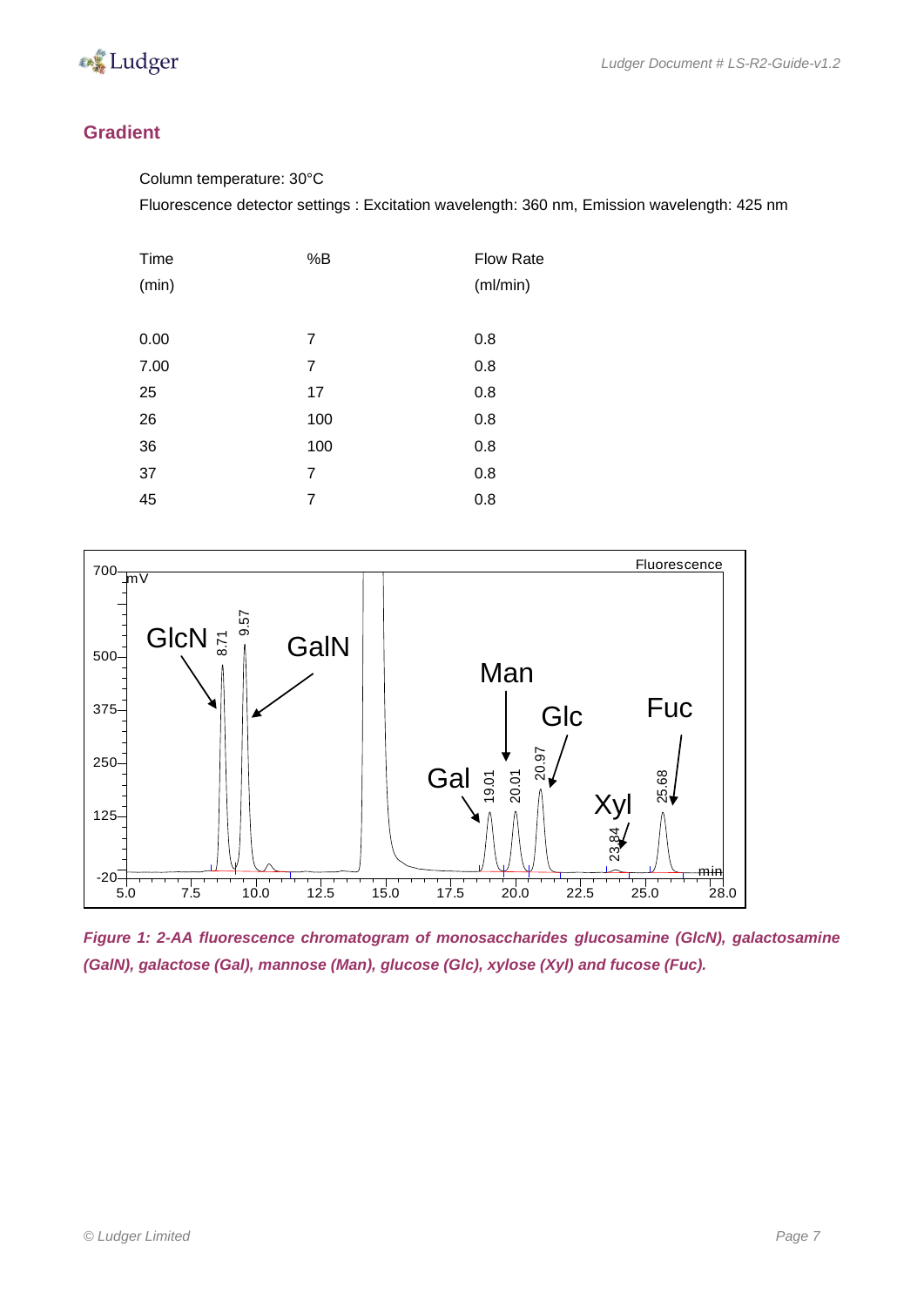

#### <span id="page-7-0"></span>**Warranties and Liabilities**

Ludger warrants that the above product conforms to the attached analytical documents. Should the product fail for reasons other than through misuse Ludger will, at its option, replace free of charge or refund the purchase price. This warranty is exclusive and Ludger makes no other warrants, expressed or implied, including any implied conditions or warranties of merchantability or fitness for any particular purpose. Ludger shall not be liable for any incidental, consequential or contingent damages.

This product is intended for *in vitro* research only.

### <span id="page-7-1"></span>**Document Revision Number**

Document # LS-R2-Guide-v1.2

#### <span id="page-7-2"></span>**Appendix 1 : Troubleshooting Guide**

Analysis of 2-AA labeled monosaccharides using the LudgerSep R2 is a reasonably robust method. If problems do arise they can usually be corrected without difficulty. The following is a guide to the most likely problems, possible causes, and solutions.

#### **A. Samples are not retained on the column or elute early.**

**1. The column may not be fully equilibrated**. Ensure that the column is washed thoroughly in Solvent A before running samples.

**2. The solvent has gone off**. The chromatography is sensitive to accurate levels of each solvent component. For example, low levels of butylamine will cause peaks to elute early and cause the free dye peak (usually around 15 min elution time) to elute earlier, possibly co-eluting with the amino monosaccharides.

**3. The column is contaminated.** Perform an overnight wash of the column in 70% acetonitrile at a low flow rate (about 0.2 mL/min).

#### **B. Samples are retained and cannot be eluted from the column.**

**1. The HPLC solvent is not fresh.** Check that the acetonitrile levels are correct. Whereas, GlcN and GalN will elute without acetonitrile, the neutral monosaccharides will not.